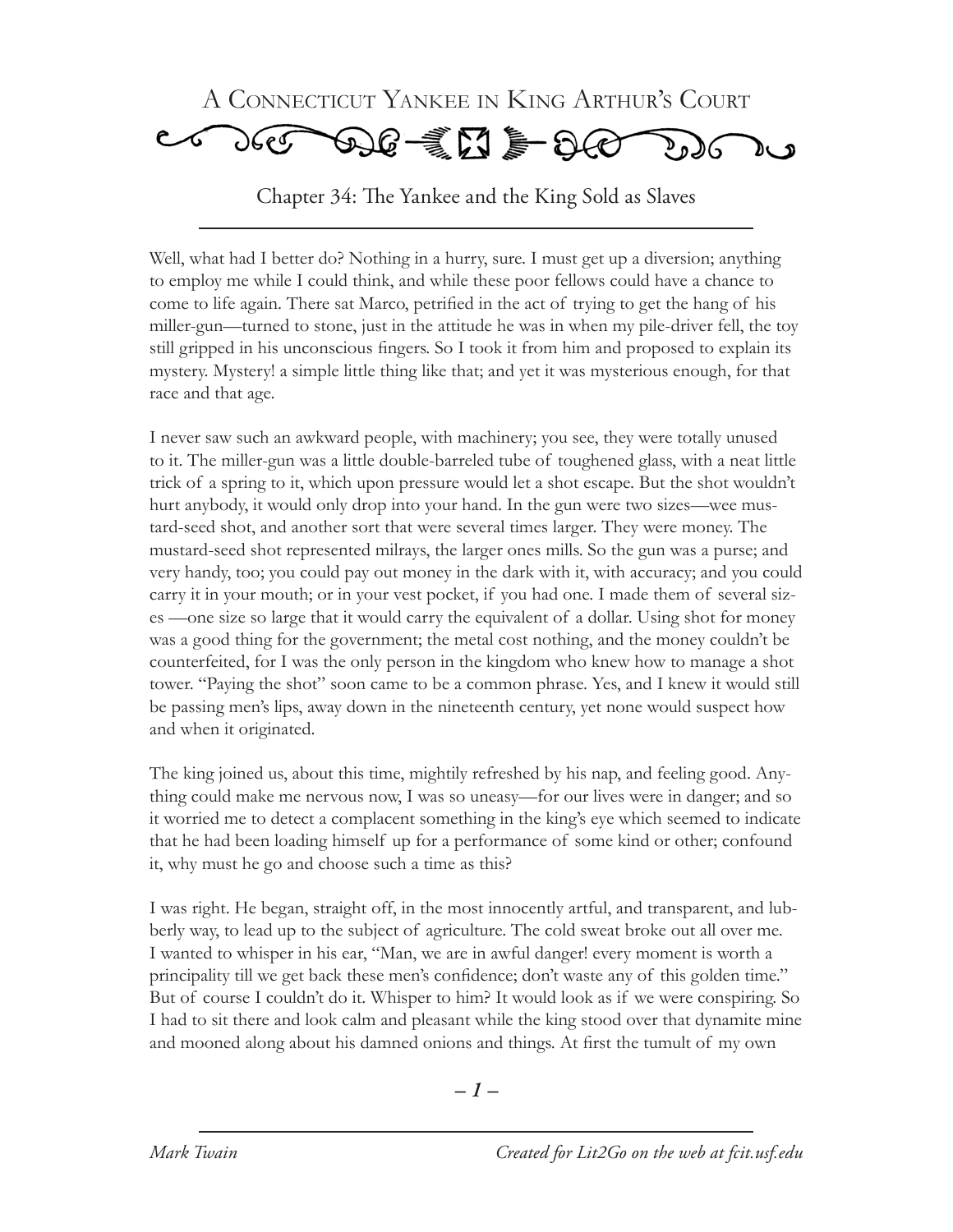thoughts, summoned by the danger-signal and swarming to the rescue from every quarter of my skull, kept up such a hurrah and confusion and fifing and drumming that I couldn't take in a word; but presently when my mob of gathering plans began to crystallize and fall into position and form line of battle, a sort of order and quiet ensued and I caught the boom of the king's batteries, as if out of remote distance:

"—were not the best way, methinks, albeit it is not to be denied that authorities differ as concerning this point, some contending that the onion is but an unwholesome berry when stricken early from the tree—"

The audience showed signs of life, and sought each other's eyes in a surprised and troubled way.

"—whileas others do yet maintain, with much show of reason, that this is not of necessity the case, instancing that plums and other like cereals do be always dug in the unripe state—"

The audience exhibited distinct distress; yes, and also fear.

"—yet are they clearly wholesome, the more especially when one doth assuage the asperities of their nature by admixture of the tranquilizing juice of the wayward cabbage—"

The wild light of terror began to glow in these men's eyes, and one of them muttered, "These be errors, every one—God hath surely smitten the mind of this farmer." I was in miserable apprehension; I sat upon thorns.

"—and further instancing the known truth that in the case of animals, the young, which may be called the green fruit of the creature, is the better, all confessing that when a goat is ripe, his fur doth heat and sore engame his flesh, the which defect, taken in connection with his several rancid habits, and fulsome appetites, and godless attitudes of mind, and bilious quality of morals—"

They rose and went for him! With a fierce shout, "The one would betray us, the other is mad! Kill them! Kill them!" they flung themselves upon us. What joy flamed up in the king's eye! He might be lame in agriculture, but this kind of thing was just in his line. He had been fasting long, he was hungry for a fight. He hit the blacksmith a crack under the jaw that lifted him clear off his feet and stretched him flat on his back. "St. George for Britain!" and he downed the wheelwright. The mason was big, but I laid him out like nothing. The three gathered themselves up and came again; went down again; came again; and kept on repeating this, with native British pluck, until they were battered to jelly, reel-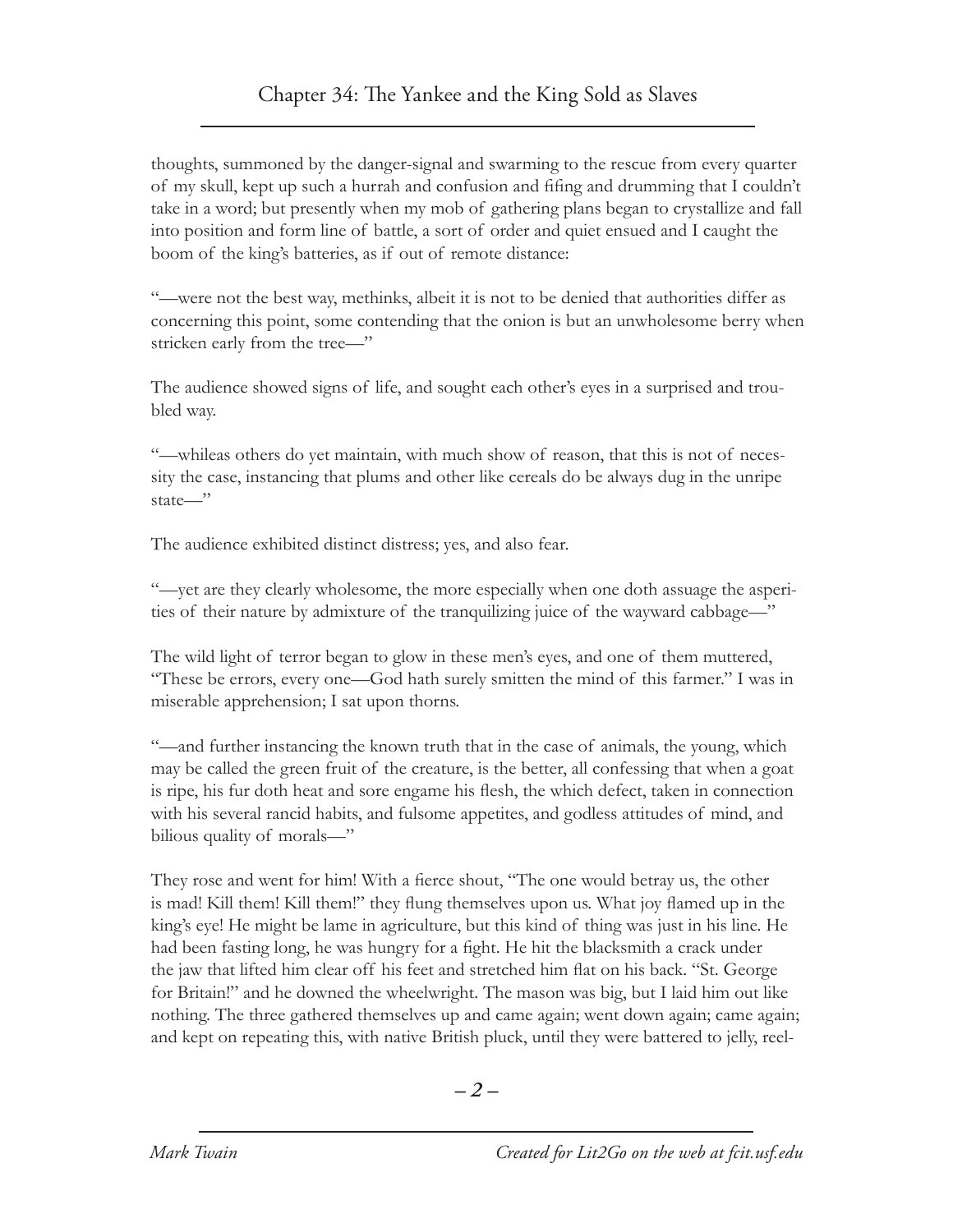ing with exhaustion, and so blind that they couldn't tell us from each other; and yet they kept right on, hammering away with what might was left in them. Hammering each other—for we stepped aside and looked on while they rolled, and struggled, and gouged, and pounded, and bit, with the strict and wordless attention to business of so many bulldogs. We looked on without apprehension, for they were fast getting past ability to go for help against us, and the arena was far enough from the public road to be safe from intrusion.

Well, while they were gradually playing out, it suddenly occurred to me to wonder what had become of Marco. I looked around; he was nowhere to be seen. Oh, but this was ominous! I pulled the king's sleeve, and we glided away and rushed for the hut. No Marco there, no Phyllis there! They had gone to the road for help, sure. I told the king to give his heels wings, and I would explain later. We made good time across the open ground, and as we darted into the shelter of the wood I glanced back and saw a mob of excited peasants swarm into view, with Marco and his wife at their head. They were making a world of noise, but that couldn't hurt anybody; the wood was dense, and as soon as we were well into its depths we would take to a tree and let them whistle. Ah, but then came another sound—dogs! Yes, that was quite another matter. It magnified our contract—we must find running water.

We tore along at a good gait, and soon left the sounds far behind and modified to a murmur. We struck a stream and darted into it. We waded swiftly down it, in the dim forest light, for as much as three hundred yards, and then came across an oak with a great bough sticking out over the water. We climbed up on this bough, and began to work our way along it to the body of the tree; now we began to hear those sounds more plainly; so the mob had struck our trail. For a while the sounds approached pretty fast. And then for another while they didn't. No doubt the dogs had found the place where we had entered the stream, and were now waltzing up and down the shores trying to pick up the trail again.

When we were snugly lodged in the tree and curtained with foliage, the king was satisfied, but I was doubtful. I believed we could crawl along a branch and get into the next tree, and I judged it worth while to try. We tried it, and made a success of it, though the king slipped, at the junction, and came near failing to connect. We got comfortable lodgment and satisfactory concealment among the foliage, and then we had nothing to do but listen to the hunt.

Presently we heard it coming—and coming on the jump, too; yes, and down both sides of the stream. Louder—louder—next minute it swelled swiftly up into a roar of shoutings, barkings, tramplings, and swept by like a cyclone.

"I was afraid that the overhanging branch would suggest something to them," said I, "but I don't mind the disappointment. Come, my liege, it were well that we make good use of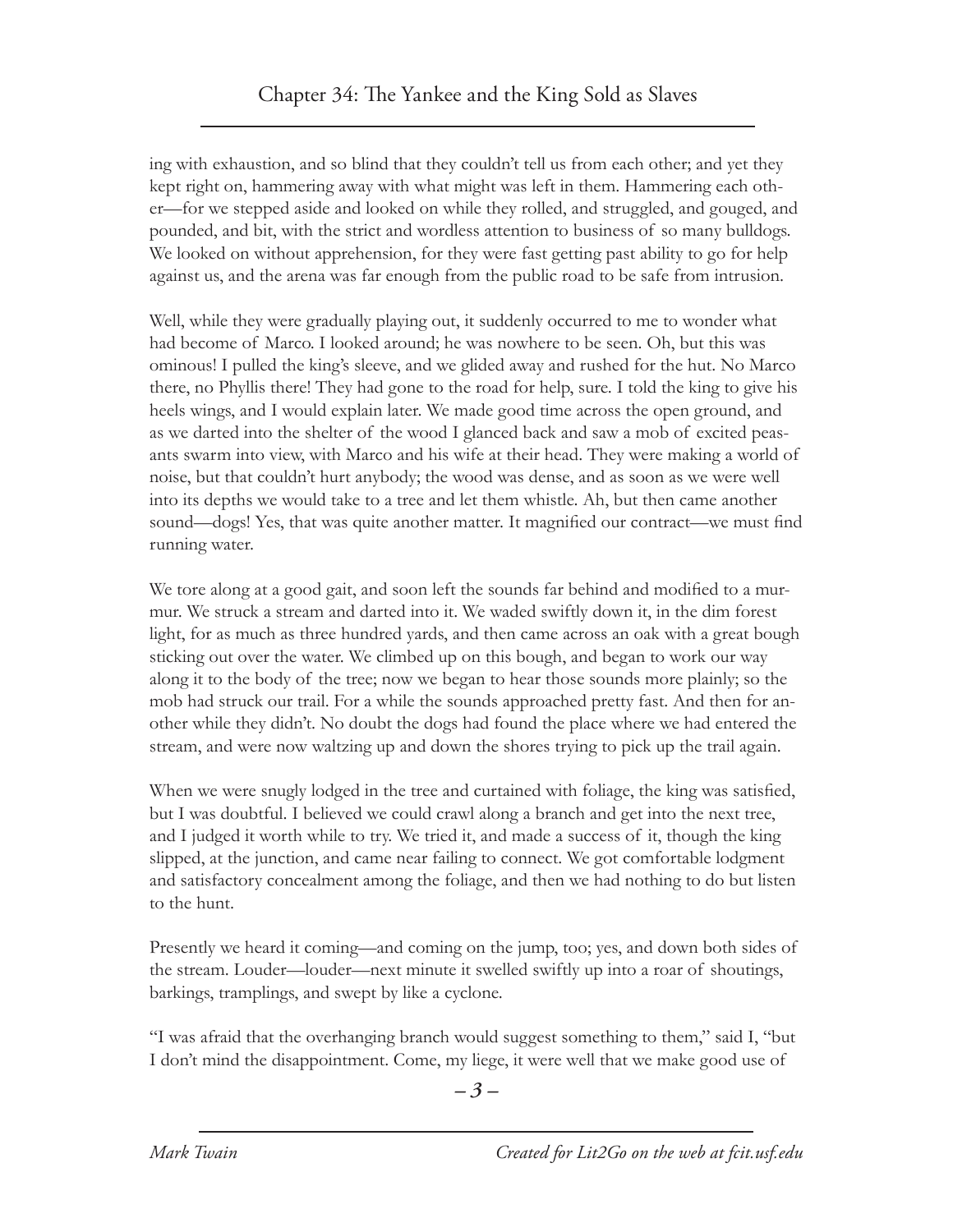our time. We've flanked them. Dark is coming on, presently. If we can cross the stream and get a good start, and borrow a couple of horses from somebody's pasture to use for a few hours, we shall be safe enough."

We started down, and got nearly to the lowest limb, when we seemed to hear the hunt returning. We stopped to listen.

"Yes," said I, "they're baffled, they've given it up, they're on their way home. We will climb back to our roost again, and let them go by."

So we climbed back. The king listened a moment and said:

"They still search—I wit the sign. We did best to abide."

He was right. He knew more about hunting than I did. The noise approached steadily, but not with a rush. The king said:

"They reason that we were advantaged by no parlous start of them, and being on foot are as yet no mighty way from where we took the water."

"Yes, sire, that is about it, I am afraid, though I was hoping better things."

The noise drew nearer and nearer, and soon the van was drifting under us, on both sides of the water. A voice called a halt from the other bank, and said:

"An they were so minded, they could get to yon tree by this branch that overhangs, and yet not touch ground. Ye will do well to send a man up it."

"Marry, that we will do!"

I was obliged to admire my cuteness in foreseeing this very thing and swapping trees to beat it. But, don't you know, there are some things that can beat smartness and foresight? Awkwardness and stupidity can. The best swordsman in the world doesn't need to fear the second best swordsman in the world; no, the person for him to be afraid of is some ignorant antagonist who has never had a sword in his hand before; he doesn't do the thing he ought to do, and so the expert isn't prepared for him; he does the thing he ought not to do; and often it catches the expert out and ends him on the spot. Well, how could I, with all my gifts, make any valuable preparation against a near-sighted, cross-eyed, puddingheaded clown who would aim himself at the wrong tree and hit the right one? And that is what he did. He went for the wrong tree, which was, of course, the right one by mistake,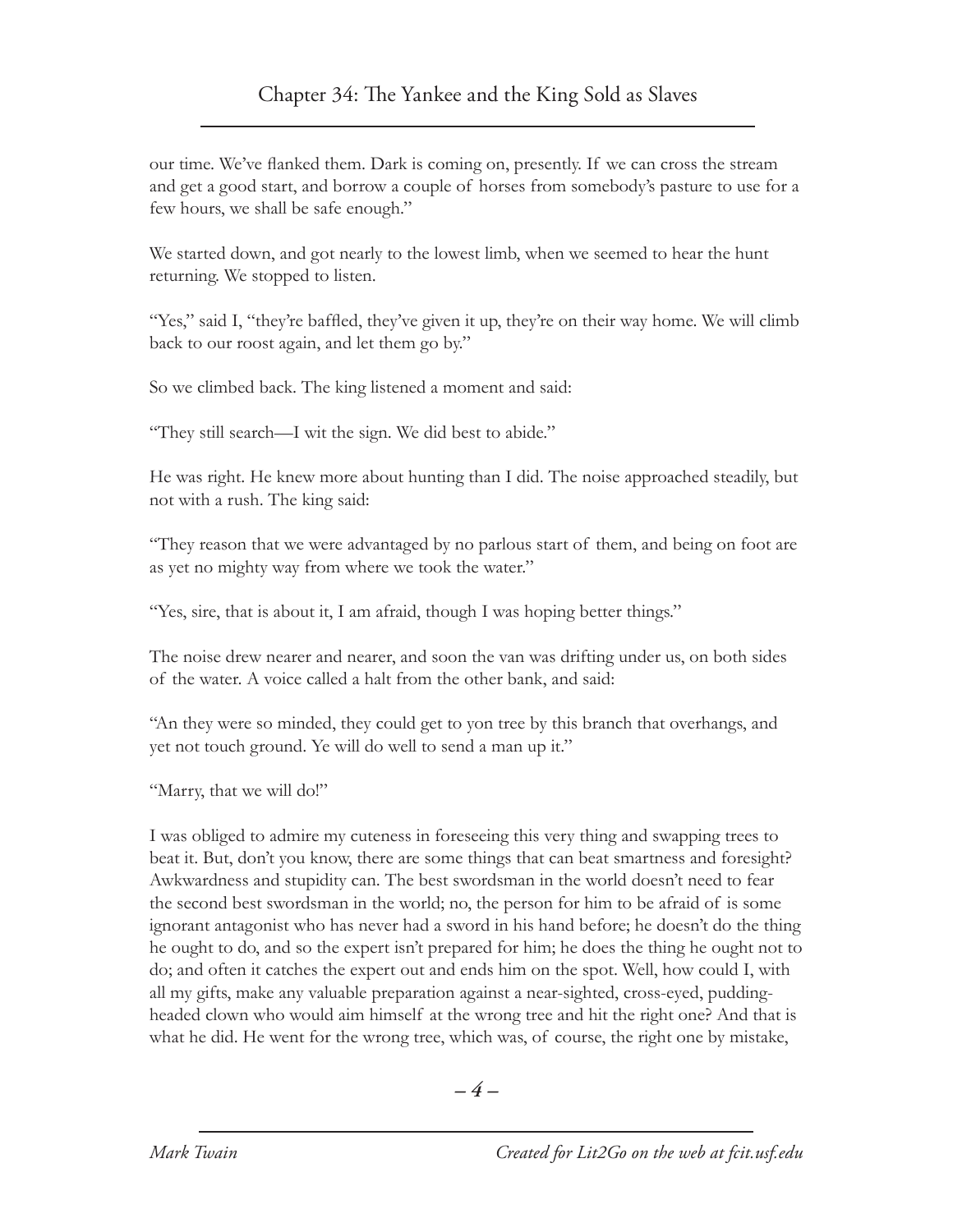and up he started.

Matters were serious now. We remained still, and awaited developments. The peasant toiled his difficult way up. The king raised himself up and stood; he made a leg ready, and when the comer's head arrived in reach of it there was a dull thud, and down went the man floundering to the ground. There was a wild outbreak of anger below, and the mob swarmed in from all around, and there we were treed, and prisoners. Another man started up; the bridging bough was detected, and a volunteer started up the tree that furnished the bridge. The king ordered me to play Horatius and keep the bridge. For a while the enemy came thick and fast; but no matter, the head man of each procession always got a buffet that dislodged him as soon as he came in reach. The king's spirits rose, his joy was limitless. He said that if nothing occurred to mar the prospect we should have a beautiful night, for on this line of tactics we could hold the tree against the whole country-side.

However, the mob soon came to that conclusion themselves; wherefore they called off the assault and began to debate other plans. They had no weapons, but there were plenty of stones, and stones might answer. We had no objections. A stone might possibly penetrate to us once in a while, but it wasn't very likely; we were well protected by boughs and foliage, and were not visible from any good aiming point. If they would but waste half an hour in stone-throwing, the dark would come to our help. We were feeling very well satisfied. We could smile; almost laugh.

But we didn't; which was just as well, for we should have been interrupted. Before the stones had been raging through the leaves and bouncing from the boughs fifteen minutes, we began to notice a smell. A couple of sniffs of it was enough of an explanation —it was smoke! Our game was up at last. We recognized that. When smoke invites you, you have to come. They raised their pile of dry brush and damp weeds higher and higher, and when they saw the thick cloud begin to roll up and smother the tree, they broke out in a storm of joy-clamors. I got enough breath to say:

"Proceed, my liege; after you is manners."

The king gasped:

"Follow me down, and then back thyself against one side of the trunk, and leave me the other. Then will we fight. Let each pile his dead according to his own fashion and taste." Then he descended, barking and coughing, and I followed. I struck the ground an instant after him; we sprang to our appointed places, and began to give and take with all our might. The powwow and racket were prodigious; it was a tempest of riot and confusion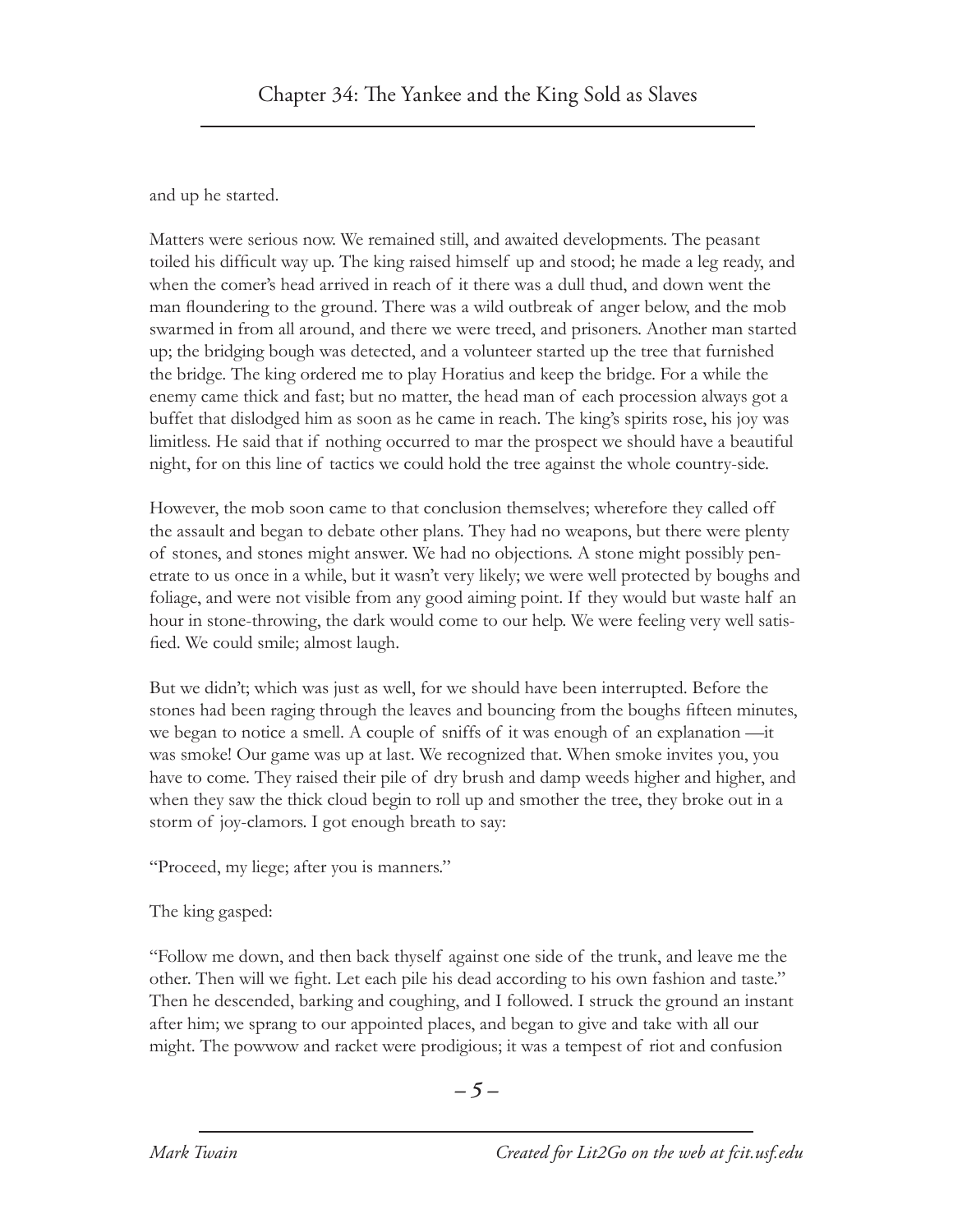and thick-falling blows. Suddenly some horsemen tore into the midst of the crowd, and a voice shouted:

"Hold—or ye are dead men!"

How good it sounded! The owner of the voice bore all the marks of a gentleman: picturesque and costly raiment, the aspect of command, a hard countenance, with complexion and features marred by dissipation. The mob fell humbly back, like so many spaniels. The gentleman inspected us critically, then said sharply to the peasants:

"What are ye doing to these people?"

"They be madmen, worshipful sir, that have come wandering we know not whence, and—"

"Ye know not whence? Do ye pretend ye know them not?"

"Most honored sir, we speak but the truth. They are strangers and unknown to any in this region; and they be the most violent and bloodthirsty madmen that ever—"

"Peace! Ye know not what ye say. They are not mad. Who are ye? And whence are ye? Explain."

"We are but peaceful strangers, sir," I said, "and traveling upon our own concerns. We are from a far country, and unacquainted here. We have purposed no harm; and yet but for your brave interference and protection these people would have killed us. As you have divined, sir, we are not mad; neither are we violent or bloodthirsty."

The gentleman turned to his retinue and said calmly: "Lash me these animals to their kennels!"

The mob vanished in an instant; and after them plunged the horsemen, laying about them with their whips and pitilessly riding down such as were witless enough to keep the road instead of taking to the bush. The shrieks and supplications presently died away in the distance, and soon the horsemen began to straggle back. Meantime the gentleman had been questioning us more closely, but had dug no particulars out of us. We were lavish of recognition of the service he was doing us, but we revealed nothing more than that we were friendless strangers from a far country. When the escort were all returned, the gentleman said to one of his servants: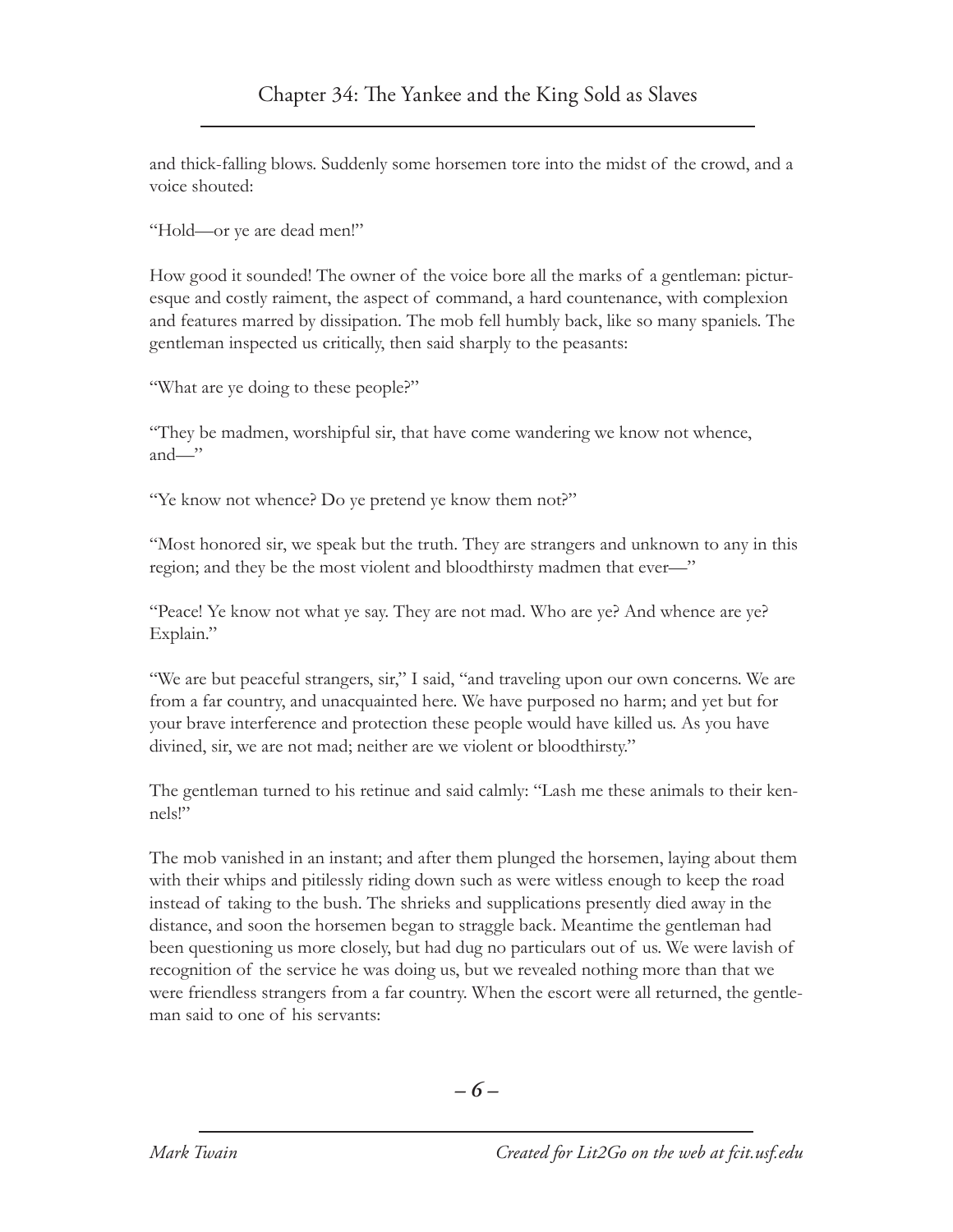"Bring the led-horses and mount these people."

"Yes, my lord."

We were placed toward the rear, among the servants. We traveled pretty fast, and finally drew rein some time after dark at a roadside inn some ten or twelve miles from the scene of our troubles. My lord went immediately to his room, after ordering his supper, and we saw no more of him. At dawn in the morning we breakfasted and made ready to start.

My lord's chief attendant sauntered forward at that moment with indolent grace, and said:

"Ye have said ye should continue upon this road, which is our direction likewise; wherefore my lord, the earl Grip, hath given commandment that ye retain the horses and ride, and that certain of us ride with ye a twenty mile to a fair town that hight Cambenet, whenso ye shall be out of peril."

We could do nothing less than express our thanks and accept the offer. We jogged along, six in the party, at a moderate and comfortable gait, and in conversation learned that my lord Grip was a very great personage in his own region, which lay a day's journey beyond Cambenet. We loitered to such a degree that it was near the middle of the forenoon when we entered the market square of the town. We dismounted, and left our thanks once more for my lord, and then approached a crowd assembled in the center of the square, to see what might be the object of interest. It was the remnant of that old peregrinating band of slaves! So they had been dragging their chains about, all this weary time. That poor husband was gone, and also many others; and some few purchases had been added to the gang. The king was not interested, and wanted to move along, but I was absorbed, and full of pity. I could not take my eyes away from these worn and wasted wrecks of humanity. There they sat, grounded upon the ground, silent, uncomplaining, with bowed heads, a pathetic sight. And by hideous contrast, a redundant orator was making a speech to another gathering not thirty steps away, in fulsome laudation of "our glorious British liberties!"

I was boiling. I had forgotten I was a plebeian, I was remembering I was a man. Cost what it might, I would mount that rostrum and—

Click! the king and I were handcuffed together! Our companions, those servants, had done it; my lord Grip stood looking on. The king burst out in a fury, and said:

"What meaneth this ill-mannered jest?"

My lord merely said to his head miscreant, coolly: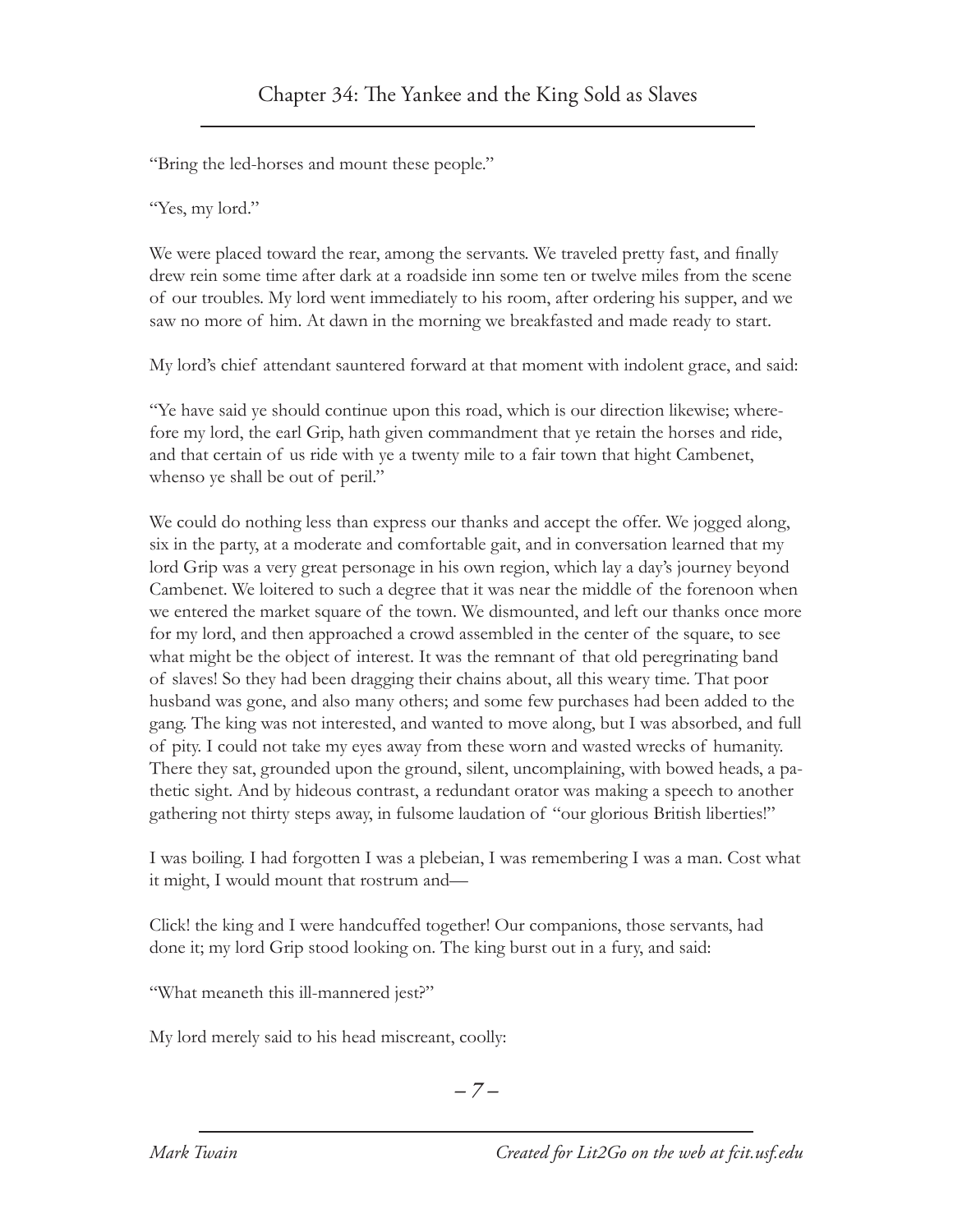"Put up the slaves and sell them!"

Slaves! The word had a new sound—and how unspeakably awful! The king lifted his manacles and brought them down with a deadly force; but my lord was out of the way when they arrived. A dozen of the rascal's servants sprang forward, and in a moment we were helpless, with our hands bound behind us. We so loudly and so earnestly proclaimed ourselves freemen, that we got the interested attention of that liberty-mouthing orator and his patriotic crowd, and they gathered about us and assumed a very determined attitude. The orator said:

"If, indeed, ye are freemen, ye have nought to fear—the God-given liberties of Britain are about ye for your shield and shelter! (Applause.) Ye shall soon see. Bring forth your proofs."

"What proofs?"

"Proof that ye are freemen."

Ah—I remembered! I came to myself; I said nothing. But the king stormed out:

"Thou'rt insane, man. It were better, and more in reason, that this thief and scoundrel here prove that we are not freemen."

You see, he knew his own laws just as other people so often know the laws; by words, not by effects. They take a meaning , and get to be very vivid, when you come to apply them to yourself.

All hands shook their heads and looked disappointed; some turned away, no longer interested. The orator said—and this time in the tones of business, not of sentiment:

"An ye do not know your country's laws, it were time ye learned them. Ye are strangers to us; ye will not deny that. Ye may be freemen, we do not deny that; but also ye may be slaves. The law is clear: it doth not require the claimant to prove ye are slaves, it requireth you to prove ye are not."

I said:

"Dear sir, give us only time to send to Astolat; or give us only time to send to the Valley of Holiness—"

"Peace, good man, these are extraordinary requests, and you may not hope to have them granted. It would cost much time, and would unwarrantably inconvenience your master—"

"Master, idiot!" stormed the king. "I have no master, I myself am the m-"